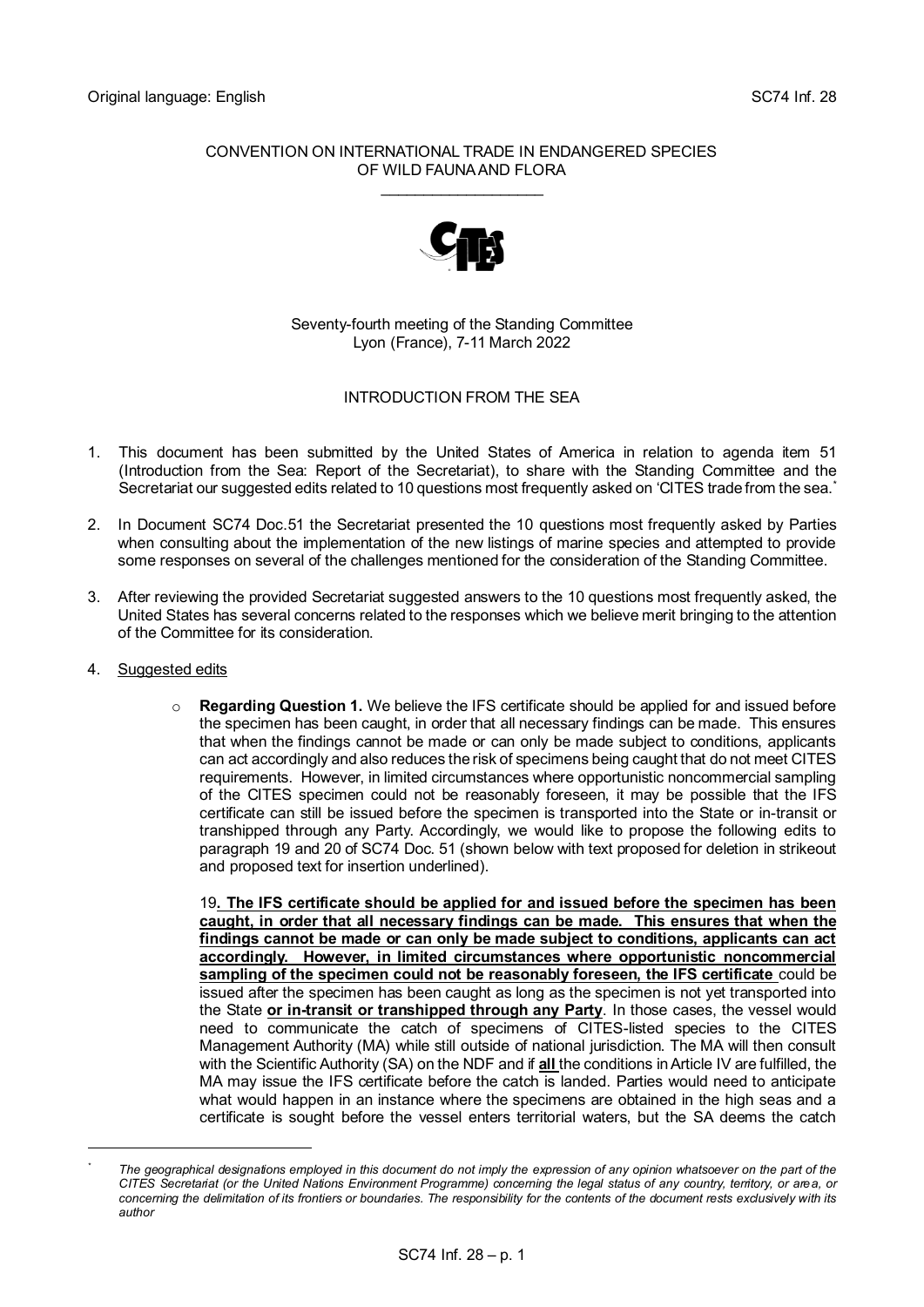unsustainable while the vessel is in transit between the high seas boundary and the port of landing. Presumably, the MA would not be able to issue a certificate and the specimen would be confiscated.

20. In the case of a species included in CITES Appendix I, there will most likely be binding fisheries measures in place prohibiting the capture of such species for commercial purposes. For introduction of biological samples of species in Appendix I for scientific purposes, the researcher/scientist should **normally** apply for the IFS certificate in advance of the take of the samples and the IFS certificate should be issued prior to the sampling operation. The Secretariat notes that there may be instances where benthic sampling was done on the high seas and CITES-listed specimens were obtained unexpectedly.

o **Regarding Question 4**. In the cases where harvest of a CITES-listed species is covered by only one Regional Fishery Management Organization (RFMO), or if a Party has national legislation prohibiting retention of a CITES-listed species, then the response is accurate. Yet, the response may not be correct in the in case where several RFMOs coordinate the management of a CITES-listed species. For example, one RFMO may enact a retention ban for a CITES-listed shark or ray species, while the second RFMO coordinating management of that species may not. In this case, a Party could authorize the trade in specimens of the CITESlisted species if caught in accordance with the relevant measures. Accordingly, we would like to propose the following edits to paragraph 24 of SC74 Doc. 51 (shown below with text proposed for deletion in strikeout and proposed text for insertion underlined).

24. If a Party has adopted stricter domestic measures or is a member of an RFMO that prohibit**s** the take of a species, those measures would prevail and no trade in that species should be authorized by that same Party as it would not be legally acquired and the MA could not make a Legal Acquisition Finding. However, other Parties to CITES that are not bound by such stricter measures may authorize trade in the species concerned. **Furthermore, if the management of a CITES-listed species is covered by several RFMOs, where one prohibits retention of the species and another does not, a Party may only authorize international trade in specimens of the species harvested in the RFMO Convention Area where permitted.** The Secretariat understands that an RFMO requirement, just like CITES, will have national implementing legislation and requirements on its Parties/Members. For instance, if an RFMO **bans is banning** retention of **a CITES-listed** shark species, then, if one of the members of that RFMO wished to retain and trade, they would not be able to do so as they also could not make a LAF. Management Authorities are invited to verify if "participating territories" and "co-operating non-members" are also bound by specific RFMO conservation and management measures.

o **Regarding Question 5.** We agree that if the catch of a CITES-listed species is illegal, then it cannot be legally acquired, and no CITES documents should be issued. However, we suggest a substantial revision of paragraph 26. If a species is included in the CITES appendices, this does not mean that the fishery is regulated. Rather, the **international trade** in the species is regulated. Moreover, the term "IUU fishing" refers to vessels engaged in fishing activities that are illegal, unreported, and unregulated. Therefore, we would like to propose clarifying edits to paragraph 26 in SC74 Doc 51 (shown below with text insertion underlined).

26. **For the four conditions outlined in paragraph 25 to be met, the specimens of CITESlisted species cannot be illegal or unreported. Valid CITES documentation cannot authorize trade in specimens of CITES-listed species caught by vessels engaged in IUU fishing.**

o **Regarding Question 6.** We **oppose** the recommendation in paragraphs 28-29 to explore the feasibility of having a register with the list of open registry States and territories, including vessels fishing for CITES-listed species. This would be a massive and expensive project, and the development and maintenance of such a list would require specialized expertise related to fishing vessel registration and ownership. Moreover, there is no internationally recognized definition of flag-of-convenience, whether a flag State is "convenient" is a matter of interpretation, and an open registry may have a more commonly understood meaning than flag of convenience. It is not clear how this additional reporting would help ensure that flag States take responsibility for fishing vessels entitled to fly their flag and ensure that they do not engage in fishing or trade in species that is not compliant with CITES requirements. Additionally, a vessel's inclusion in